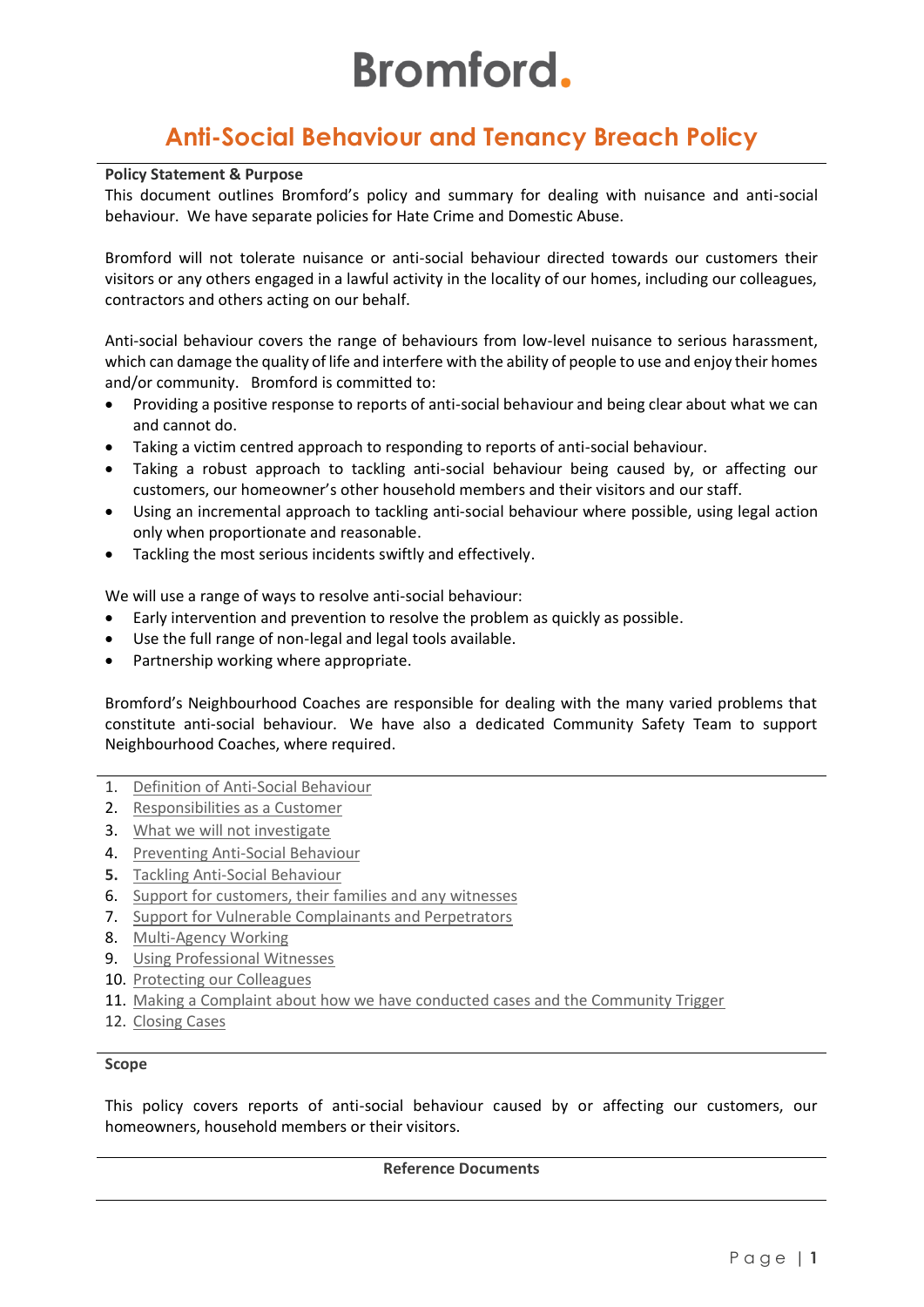| <b>List of Referenced Documents</b>       |
|-------------------------------------------|
| ASB & Tenancy Breach Procedure            |
| Hate Crime Policy                         |
| <b>Safeguarding Policy</b>                |
| <b>Restricting Customer Access Policy</b> |
| <b>Mental Capacity Procedure</b>          |
| <b>CCTV Procedure</b>                     |

#### **Responsibilities**

All colleagues are responsible for carrying out their work in line with this policy and associated How To.

The Community Safety Team Manager is responsible for keeping this policy updated.

# **Legislative Requirements**

Bromford's policy and summary is to comply with section [218A of the Housing Act 1996](http://www.legislation.gov.uk/ukpga/1996/52/section/218A) which places a duty on social landlords to publish anti-social behaviour policies and procedures. Other relevant regulation and legislation includes, but is not limited to:

[Housing Act 1985](http://www.legislation.gov.uk/ukpga/1985/68/contents) an[d 1988](http://www.legislation.gov.uk/ukpga/1988/50/section/21) [Children's Act 1989](http://www.legislation.gov.uk/ukpga/1989/41/contents) [Civil Evidence Act 1995](http://www.legislation.gov.uk/ukpga/1995/38/contents) [Housing Act 1996](http://www.legislation.gov.uk/ukpga/1996/52/contents) [Crime and Disorder Act 1998](http://www.legislation.gov.uk/ukpga/1998/37/contents) General Data Protection Regulations 2016 and Data Protection Act 2018 [Anti-social Behaviour Act 2003](http://www.legislation.gov.uk/ukpga/2003/38/contents) [Equality Act 2010](https://www.gov.uk/equality-act-2010-guidance) [Anti-social Behaviour, Crime and Policing Act 2014](http://www.legislation.gov.uk/ukpga/2014/12/contents/enacted) Homes England – [Neighbourhood and Community Consumer Standard](https://assets.publishing.service.gov.uk/government/uploads/system/uploads/attachment_data/file/725830/Neighbourhood_and_Community_Standard_2015.pdf)

# <span id="page-1-0"></span>**1. Definition of Anti Social Behaviour**

The Anti-social Behaviour, Crime and Policing Act 2014 defines anti-social behaviour as: (a) conduct that has caused, or is likely to cause, harassment, alarm or distress to any person, (b) conduct capable of causing nuisance or annoyance to a person in relation to that person's occupation of residential premises, or

(c) conduct capable of causing housing-related nuisance or annoyance to any person.

'Housing related nuisance' means behaviour that directly or indirectly relates to or affects our housing management function to carry out day-to-day activities and the strategic management of our stock.

# <span id="page-1-1"></span>**2. Responsibilities as a Customer**

We expect our customers to do more for themselves and each other and for there to be a reasonable level of tolerance between neighbours.

Whilst we will deal quickly and firmly with any issues, we don't get involved in petty arguments and expect customers to make an effort to sort out any differences that they may have themselves first.

# <span id="page-1-2"></span>**3. What we will not investigate**

We will seek to make a fair evaluation on whether complaints made are reasonable and will therefore not investigate the following: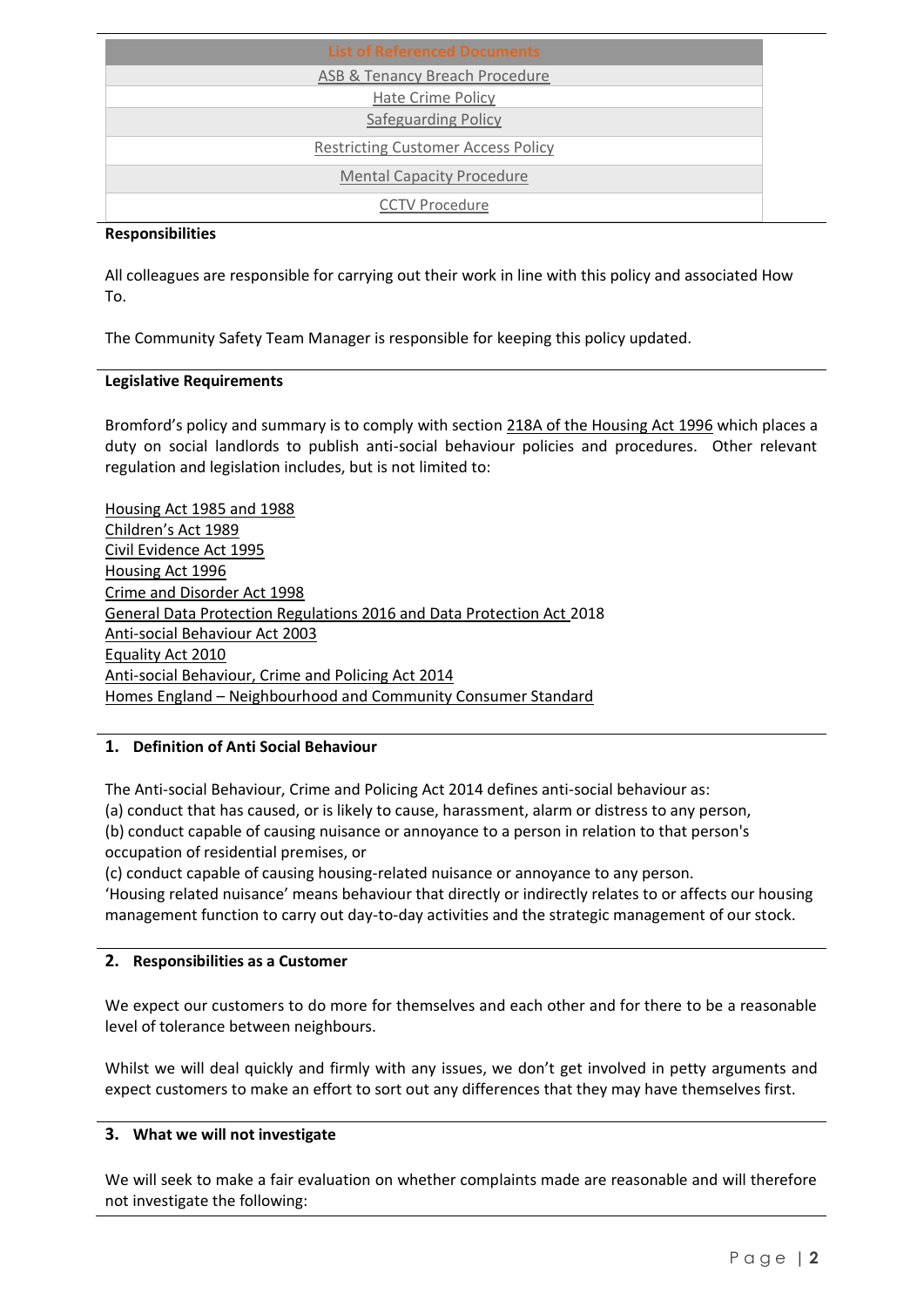- Actions which amount to no more than customers going about their normal everyday activities, for example children playing.
- Complaints which are not a breach of the terms of tenancy, for example, complaints of people staring.
- Actions which amount to people not being pleasant to each other but are not sufficiently serious to justify our involvement.
- Complaints about people being inconsiderate or thoughtless where there is no breach of tenancy.
- Complaints about other people having lifestyles that offend others, for example issues about differences in parenting, who people socialise with, how people dress and what they do in their own homes unless the behaviour is a breach of tenancy.

### <span id="page-2-0"></span>**4. Preventing Anti-Social Behaviour**

We aim to prevent anti-social behaviour from happening by:

- Ensuring that we match the right homes to the right customers and ensure that customers understand our expectations before being made an offer. In some cases, in line with set criteria outlined in our lettings policy, we refuse access to our homes or refuse nominations made from other organisations.
- Ensuring that all new customers are made aware of their rights and responsibilities in relation to anti-social behaviour, harassment, and intimidation.
- Using Starter tenancies in compliance with our Tenure Policy.
- Where possible recommending and ensuring 'Safe by Design' standards on new and regeneration schemes.
- Carrying out estate environmental improvements and asset replacement programs to existing schemes working with relevant police officers to achieve improved levels of safety and security.
- Taking an active role in local crime and disorder partnerships and other local multi-agency groups and initiatives. This may include contributing to funding for certain and specific projects.

#### <span id="page-2-1"></span>**5. Tackling Anti-Social Behaviour**

Each case is different and how we deal with it will depend on the specific circumstances of the complainants/victims and the perpetrators. Our aims are to:

- Make sure colleagues are trained and supported to deal confidently with anti-social behaviour complaints and are able to prioritise complaints based on the seriousness of the case and risk of harm.
- Ensure incidents of anti-social behaviour can be easily reported, for example during a home visit or interview with a member of our team, observations made by partner agencies alerting us to problems, by letter, telephone, email, via the Bromford website, by text, Twitter, Facebook as well as via an out of hours service.
- Ensure compliance with the appropriate and relevant policies and procedures.
- Deal with incidents sensitively and appropriately taking into account the impact the behaviour is having.
- Investigate complaints fairly and impartially.
- Ask at the outset what the complainant is expecting and what would be a satisfactory outcome for them, giving us the opportunity to be honest with them about what can and cannot be achieved.
- Develop an action plan with the complainant and keep complainants informed of progress during the case at least every month or in accordance with the agreed 'contact contract'.
- Maintain appropriate confidentiality and act in accordance with Data Protection legislation
- Ensure actual or potential perpetrators of anti-social behaviour are fully aware of the consequences of their actions.
- Where appropriate, identify any support needs and where they are available engage the appropriate support services to give the perpetrator the opportunity to modify their behaviour and make positive changes.
- Where appropriate and relevant, work in partnership with other agencies to find possible solutions.
- Consider the most appropriate tools to use, including non-legal and legal remedies to resolve the problem according to the available evidence.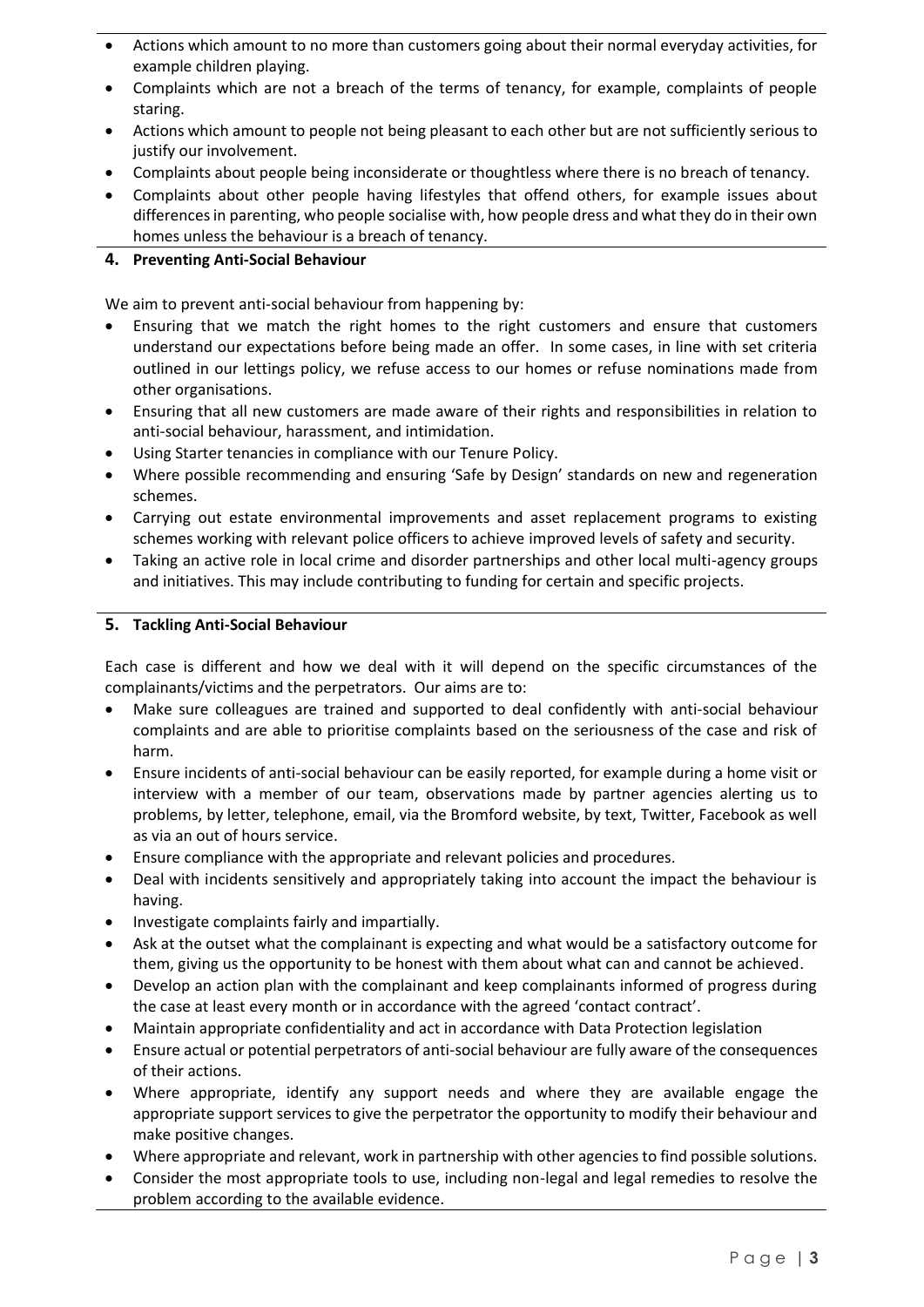- We may also, liaise with external agencies for example the police and local authority in relation to securing other legal tools that are available for example:
	- o Community protection notice.
	- o Public Space Protection orders.
	- o Criminal Behaviour Orders.
	- o Closure notices and orders.
	- o Dispersal powers.
- On a case-by-case basis tailor the support to victims, their families and any witnesses and identify any external support/witness services provided by other agencies e.g. Police, victim support or community support schemes and help them to access these.
- Take swift and effective action against perpetrators where necessary.
- In very serious cases and where this is the most appropriate solution attempt to facilitate a move for the victim. This is subject to recommendations from statutory agencies such as the Police.
- Ensure incidents of anti-social behaviour are accurately recorded and monitored on the ASB database.
- Use a range of methods including publicity to ensure a clear message that anti-social behaviour will not be tolerated is communicated to our customers, the wider community and applicants for housing with Bromford.
- Monitor performance on how we deal with anti-social behaviour and to regularly report achievement against targets to our Executive Team and Boards of Management.
- If there is an ongoing police investigation, we may wait to see the outcome of this before taking further action.
- **Drugs:** Bromford has a zero tolerance to illegal drug use and/or using the property for the sale of drugs, supply of drugs, taking drugs and cultivating cannabis and/or other drugs from the property. The appropriate Notice to end the tenancy will be served in all cases.

# <span id="page-3-0"></span>**6. Support for customers, their families and any witnesses**

We will contact the complainant within 5 working days (or 24 hours where there is a genuine risk of harm) of reporting an incident.

In some cases complainants may feel that they are at genuine risk of harm and we may establish that they are not. In this situation we will explain clearly what we can and cannot do and may either manage the case or close the case following a thorough investigation and signpost to another organisation.

In all anti-social behaviour cases we shall take into account the wishes of complainants, victims and witnesses. We shall

- Assess the level of risk to victims and make appropriate plans to ensure their safety.
- Agree an action plan and how frequently we will keep in touch and review the case with them. This will be at least every month.
- Consider at an early stage and on an ongoing basis what we can do to support them considering each case individually.
- Consider how we can work with other agencies, if available in their community, to ensure the appropriate support is available.
- Work to share information and support our customer, if the anti-social behaviour caused by a customer of another landlord is impacting on one of our customers.

As a general rule complainants/victim of anti-social behaviour will not be re-housed.

# <span id="page-3-1"></span>**7. Support for Vulnerable Complainants and Perpetrators**

We understand that vulnerabilities may be the trigger for the anti-social behaviour being caused or for the impact of the behaviour being exacerbated. In these cases we will take an empathetic approach and will look to work with other specialist agencies who are better placed to assist. In some cases, where the risk is high, the behaviour is extreme and the behaviour has been persistent for some time, we may coordinate multi-agency case conferences to agree suitable approaches to resolve the situation.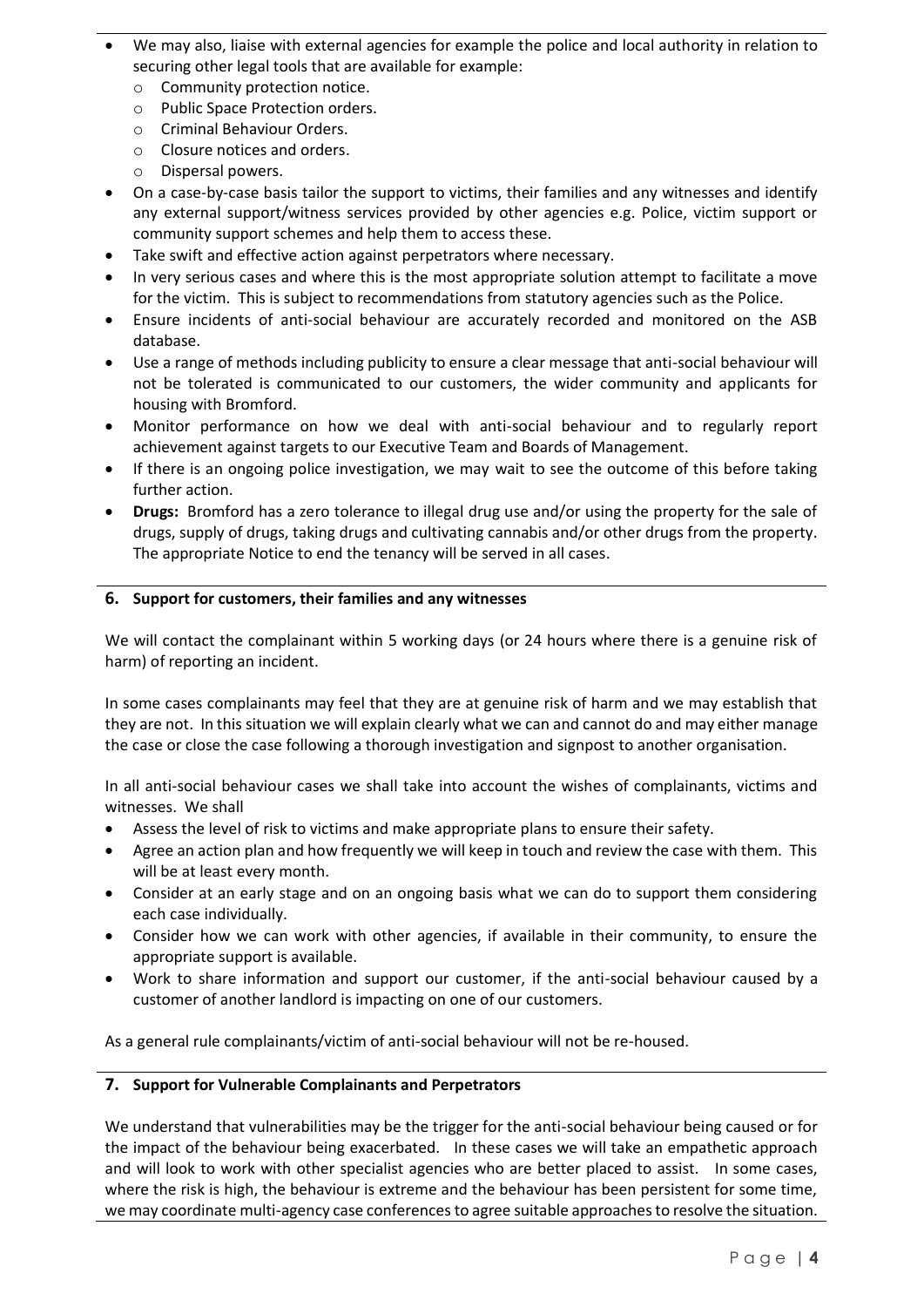We appreciate that some perpetrators may be vulnerable and will need help and support to enable them to sustain their tenancy and reduce the risk of losing their home. If appropriate, we will work with both internal and external support services and external specialist agencies.

#### <span id="page-4-0"></span>**8. Multi-Agency Working**

Multi-agency working is vital for a successful response to anti-social behaviour. We are members of many Community Safety Partnerships who are made up of organisations such as the Police, Local Authorities, Local Authorities ASB Teams, Health, Probation, the Youth Offending Service, Social Services, Education, Fire Brigades and other social housing providers in specific areas.

We are also signed up to many Safer Estates and Information Exchange Protocols and Agreements. Each partnership identifies its own strategic priorities specific to the area it represents, and we are committed to supporting those.

The purpose is to:

- Work together to resolve specific problems and issues.
- Share information to track trends and identify 'problem areas.
- Contribute, where possible, to specific initiatives, campaigns, promotions and publicity to prevent and tackle anti-social behaviour.

#### <span id="page-4-1"></span>**9. Using Professional Witnesses**

The term "professional witness" is used to describe anyone who is working in a formal capacity by observing, recording incidents, making witness statements and giving evidence in court when required. This includes contractors that provide and install CCTV equipment, whose evidence and findings may be used in legal proceedings.

We may employ external contractors to collect evidence on our behalf where there are concerns for the safety of witnesses or the complainant or victim that do not want to appear in court for fear of reprisals.

# <span id="page-4-2"></span>**10. Protecting our Colleagues**

We will not tolerate abuse or threats towards our colleagues and/or contractors. Legal action may be taken against customers and/or other members of the community, who assault, threaten to harm or who verbally abuse our internal or external colleague.

#### <span id="page-4-3"></span>**11. Making a Complaint about how we have conducted cases and the Community Trigger**

If customers are not happy with the way, we are handling cases they can be referred to our complaints policy and procedure. This policy is available separately and free of charge.

If a complaint is received under the "Community Trigger" this will be dealt with by the Community Safety Team and in accordance with the relevant local policing bodies process and will not be dealt with via the Group's complaints policy.

#### <span id="page-4-4"></span>**12. Closing Cases**

We will close cases when the anti social behaviour has been resolved or if the complainant fails to provide information or engage with us.

#### **Assurance Framework**